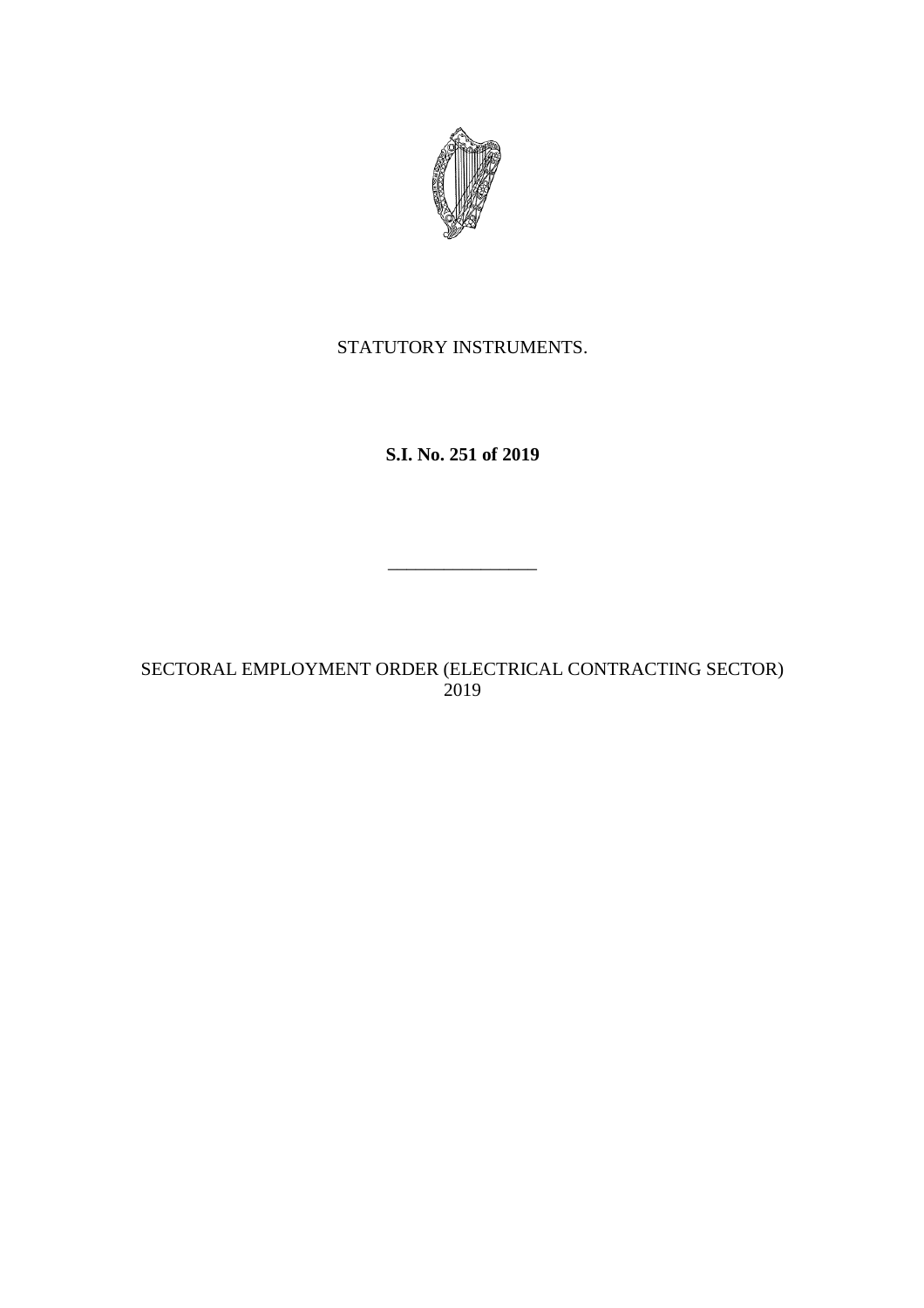# S.I. No. 251 of 2019

# Sectoral Employment Order (Electrical Contracting Sector) 2019

WHEREAS I, PAT BREEN, Minister of State at the Department of Business, Enterprise and Innovation, being in receipt of a recommendation from the Labour Court under section 16 of the Industrial Relations (Amendment) Act 2015 (No. 27 of 2015) and being satisfied, having regard to the report referred to in subsection (3)(b) of that section accompanying the recommendation, that Chapter 3 of Part 2 of that Act has been complied with:

NOW, I, PAT BREEN, in exercise of the powers conferred on me by subsection (1) of section 17 of the Industrial Relations (Amendment) Act 2015 (No. 27 of 2015) (as adapted by the Jobs, Enterprise and Innovation (Alteration of Name of Department and Title of Minister) Order 2017 [\(S.I. No. 364 of 2017\)](http://www.irishstatutebook.ie/2017/en/si/0364.html)) and the Business, Enterprise and Innovation (Delegation of Ministerial Functions) Order 2017 [\(S.I. No. 569 of 2017\)](http://www.irishstatutebook.ie/2017/en/si/0569.html), hereby make the following order with respect to which, pursuant to subsection (4) of section 17 of that Act, a draft has been laid before each House of the Oireachtas and a resolution approving of the draft has been passed by each such house:

1. This Order may be cited as the Sectoral Employment Order (Electrical Contracting Sector) 2019.

- 2. This Order comes into operation on the 1st day of September 2019.
- 3. This Order confirms the terms of the recommendation set out in the Schedule.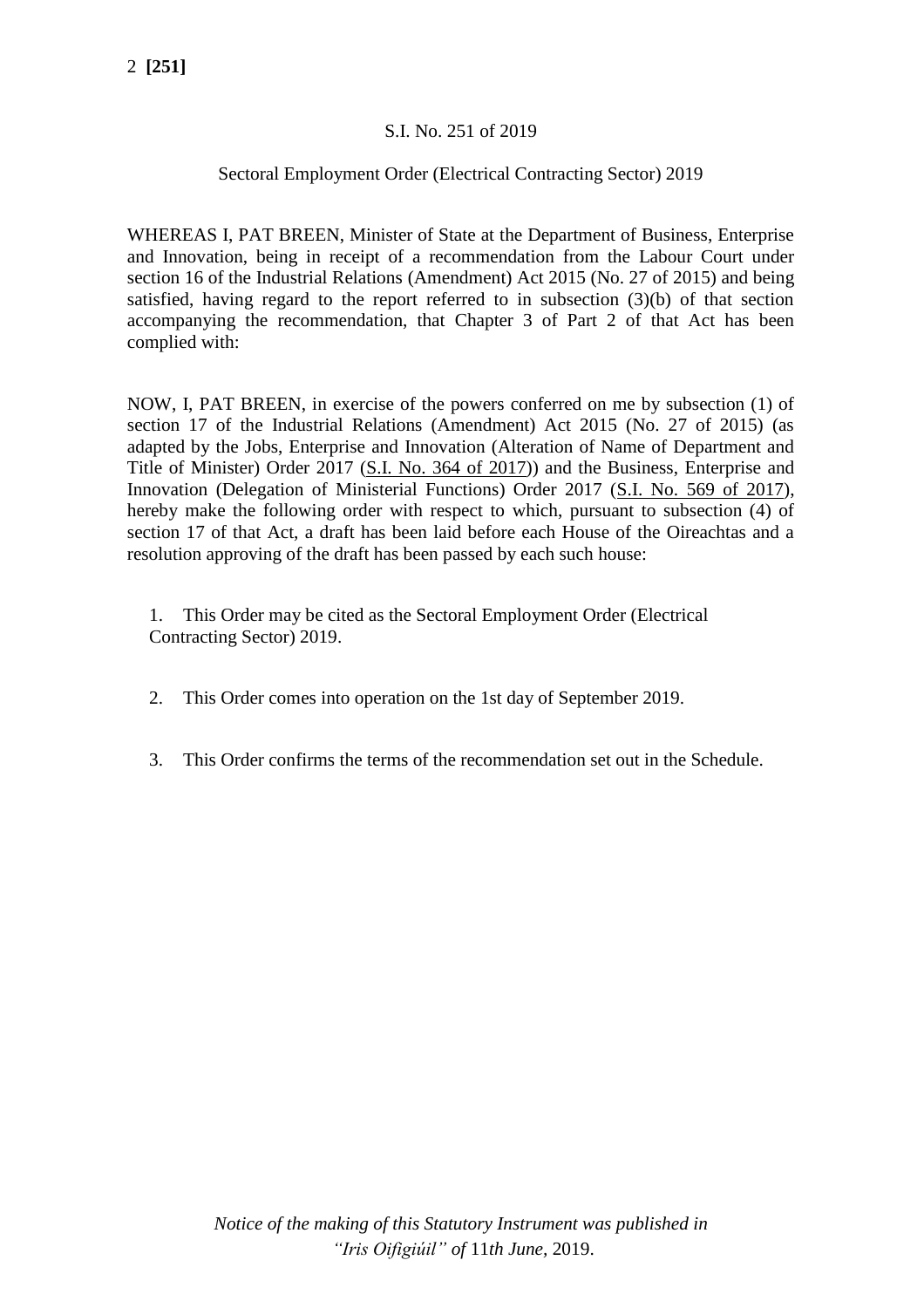# **SCHEDULE**

## **Sectoral Employment Order in Respect of the Electrical Contracting Sector**

#### **Definition**

For the purposes of this Sectoral Employment Order the Electrical Contracting Sector means the sector of the economy comprising the following economic activity: -

The installation, alteration, repair, demolition(de-install), Fabrication, &Prefabrication, commissioning or maintenance of electrical and electronic equipment including the marking off and preparing for the wiring(whether temporary or permanent) of all electrical and/or electronic appliances and apparatus, fitting and erecting all controllers, switches, junction section distribution and other fuseboards and all electrical communications, bells, telephone, radio, telegraph, x-ray, computer and data cabling, instrumentation, fibre optics and kindred installations; fitting and fixing of metallic and other conduits, perforated cable tray and casing for protection of cables, cutting away of walls, floors and ceilings etc., for same; erection care and maintenance of all electrical plant, including generators, motors, oil burners, cranes, lifts, fans, refrigerators and hoists; adjustments to all control, rheostats, coils and all electrical contracts and connections; wiring of chassis for all vehicles; erection of batteries and switchboards; erection of crossarms, insulators overhead cables (LT and HT); fitting of staywires, brackets, lightning arrestors, etc and underground mains having regard to any advances in technology and equipment used within the industry

## **Definition of a Worker**

In this Sectoral Employment Order "worker" has the following meaning:-

"any person aged 15 years or more who has entered into or works under a contract with an employer, whether the contract be for manual labour, clerical work or otherwise, whether it be expressed or implied, oral or in writing, and whether it be a contract of service or of apprenticeship or a contract personally to execute any work or labour".

For the purpose of this definition apprentice and apprenticeship has the same meaning as it has in the Industrial Training Act 1967.

## **Scope**

This Sectoral Employment Order applies to the following categories of worker who are directly employed or employed through an employment agency within the meaning of the Employment Agency Act 1971 and or the Protection of Employees (Temporary Agency Work) Act 2012 in the Electrical Contracting Sector:-

- Workers employed as qualified electricians and registered apprentice electricians working in the sector.

Qualified electricians who are employed as chargehands and foremen should also come within the scope of the order. For the avoidance of doubt, a chargehand is an electrician who is in charge of two but not more than six electricians and a foreman is an electrician on site who is in charge of more than six electricians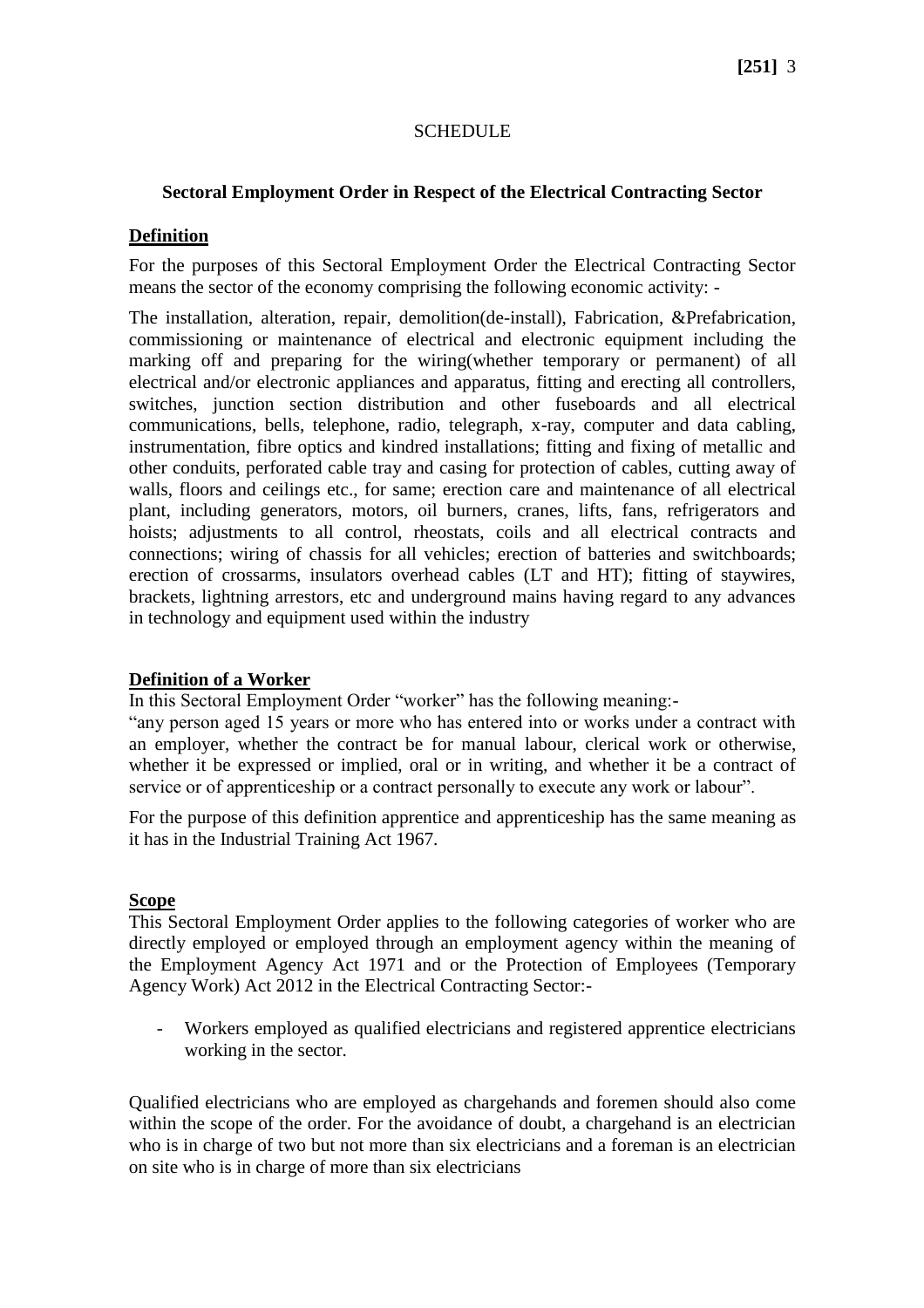# **Pay and Pay Categories**

Pay and conditions of employment of the following categories of workers are covered in this Sectoral Employment Order:-

A basic minimum hourly rate of pay to apply to all newly qualified Electricians employed in the sector. **(Category 1)**

A higher hourly rate of pay to apply to qualified Electricians employed in the sector with effect from the commencement of their  $3<sup>rd</sup>$  year of employment after qualification as an Electrician. **(Category 2)**

A higher hourly rate of pay to apply to qualified Electricians employed in the sector with effect from the commencement of their  $6<sup>th</sup>$  year of employment after qualification as an Electrician. **(Category 3)**

In accordance with section 16(5)(d) of the Industrial Relations (Amendment) Act 2015, a minimum hourly rate of pay to apply to apprentices**.**

The following hourly rates of pay shall apply to the indicated Categories of employee employed in the sector:-

| Category 1 | € 23.49 |
|------------|---------|
| Category 2 | € 23.96 |
| Category 3 | € 24.34 |

The following rates of pay shall apply to apprentices employed in the sector:-

| Apprentice Year 1 | 7.05  |
|-------------------|-------|
| Apprentice Year 2 | 10.57 |
| Apprentice Year 3 | 15.27 |
| Apprentice Year 4 | 18.80 |

# **Normal Working Time and Unsocial Hours Payments**

The following definitions shall apply in respect of hours worked by qualified crafts persons and apprentices in the sector:-

## *Normal Working Week*

Normal Working week shall consist of 39 hours worked between Monday and Friday each week.

# *Normal Daily Working Hours*

Normal daily working hours shall consist of eight hours of work undertaken between the hours of 7 am (normal weekday starting time) and 5 pm (Normal weekday finishing time) Monday – Thursday inclusive and between the hours of 7 am (normal Friday starting time) and 4 pm (normal Friday finishing time) on Friday.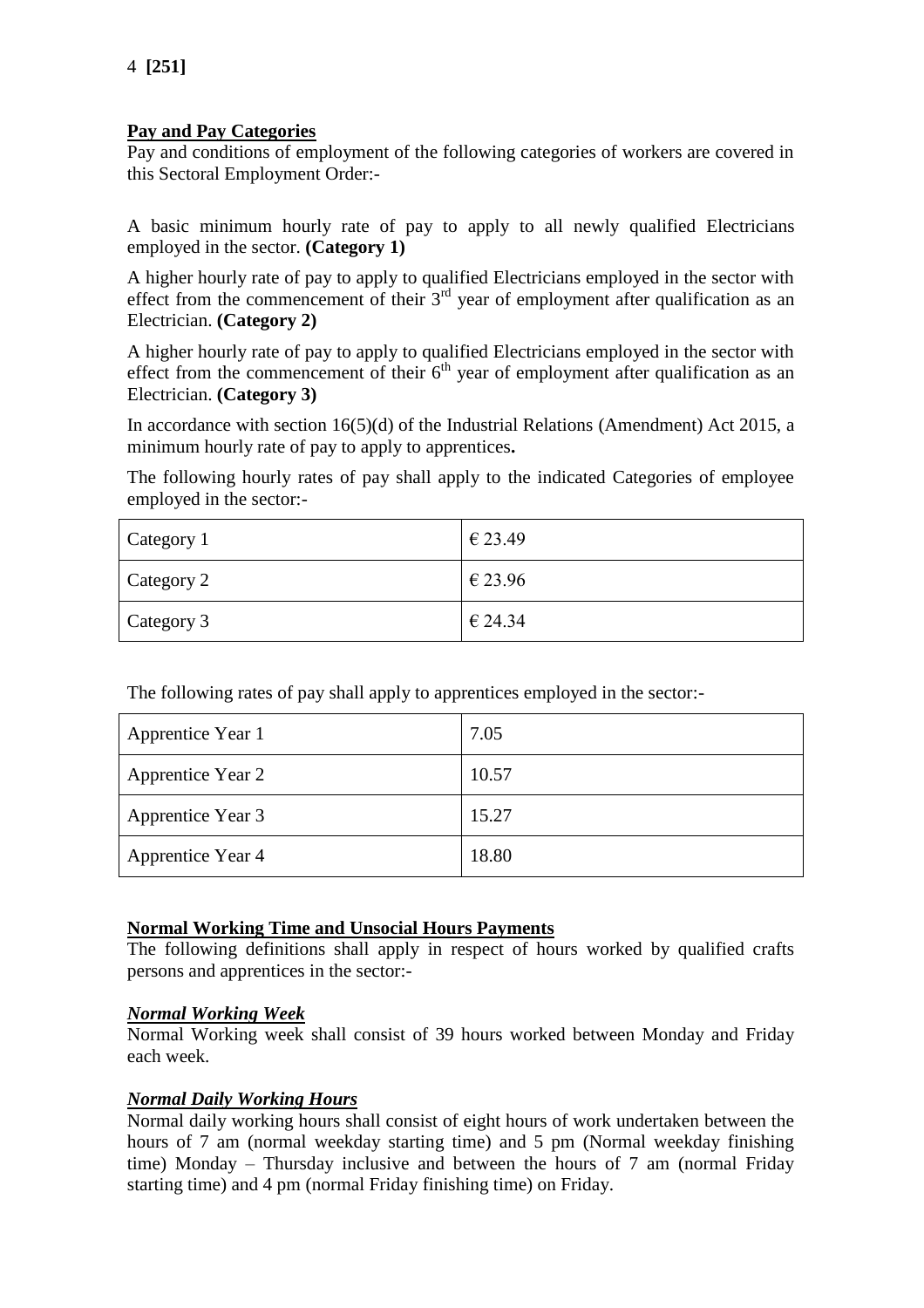# *Other Hours Worked*

Hours worked outside of those hours shall constitute overtime working hours and shall attract the following premium payments:-

| Hours worked between normal finishing<br>time and Midnight Monday to Friday<br>inclusive | Time plus a half                           |
|------------------------------------------------------------------------------------------|--------------------------------------------|
| Hours worked between Midnight and<br>normal starting time Monday to Friday               | Double time                                |
| First four hours worked after 7 am on<br>Saturday                                        | Time plus a half                           |
| All other hours worked on Saturday                                                       | Double time                                |
| All hours worked on Sunday                                                               | Double time                                |
| All hours worked on Public Holidays                                                      | Double time plus an additional day's leave |

Unsocial Hours Worked

Where for specific projects hours are required to differ from those set out at "Normal Daily Working Hours" above, the following rates should apply:

|  | Where the starting time is before 1pm | 8 hours at time plus one quarter |
|--|---------------------------------------|----------------------------------|
|--|---------------------------------------|----------------------------------|

Where starting time is after 1pm 8 hours at time plus one third

## **Pensions**

A worker to whom this Sectoral Employment Order relates shall be entered by his or her employer into a pension scheme the terms of which, including both employer and employee contribution rates, shall be no less favourable than those set out in the Construction Workers Pension Scheme.

The minimum pension and death in service scheme contribution rates for employers and workers shall be set at the following levels:-

# *Pension Contribution*

| <b>Employer Contribution</b>    | <b>Worker Contribution</b> | <b>Total Combined Employer</b><br>and Worker Contributions |
|---------------------------------|----------------------------|------------------------------------------------------------|
| €5.32 per day to a              | €3.52 per day to a         | €8.84 per day to a                                         |
| maximum of $\epsilon$ 26.63 per | maximum of $£17.76$ per    | maximum of $€44.39$ per                                    |
| week                            | week                       | week.                                                      |

Any changes to the rates for the Construction Workers Pension Scheme should be applied to the categories of workers covered by this SEO.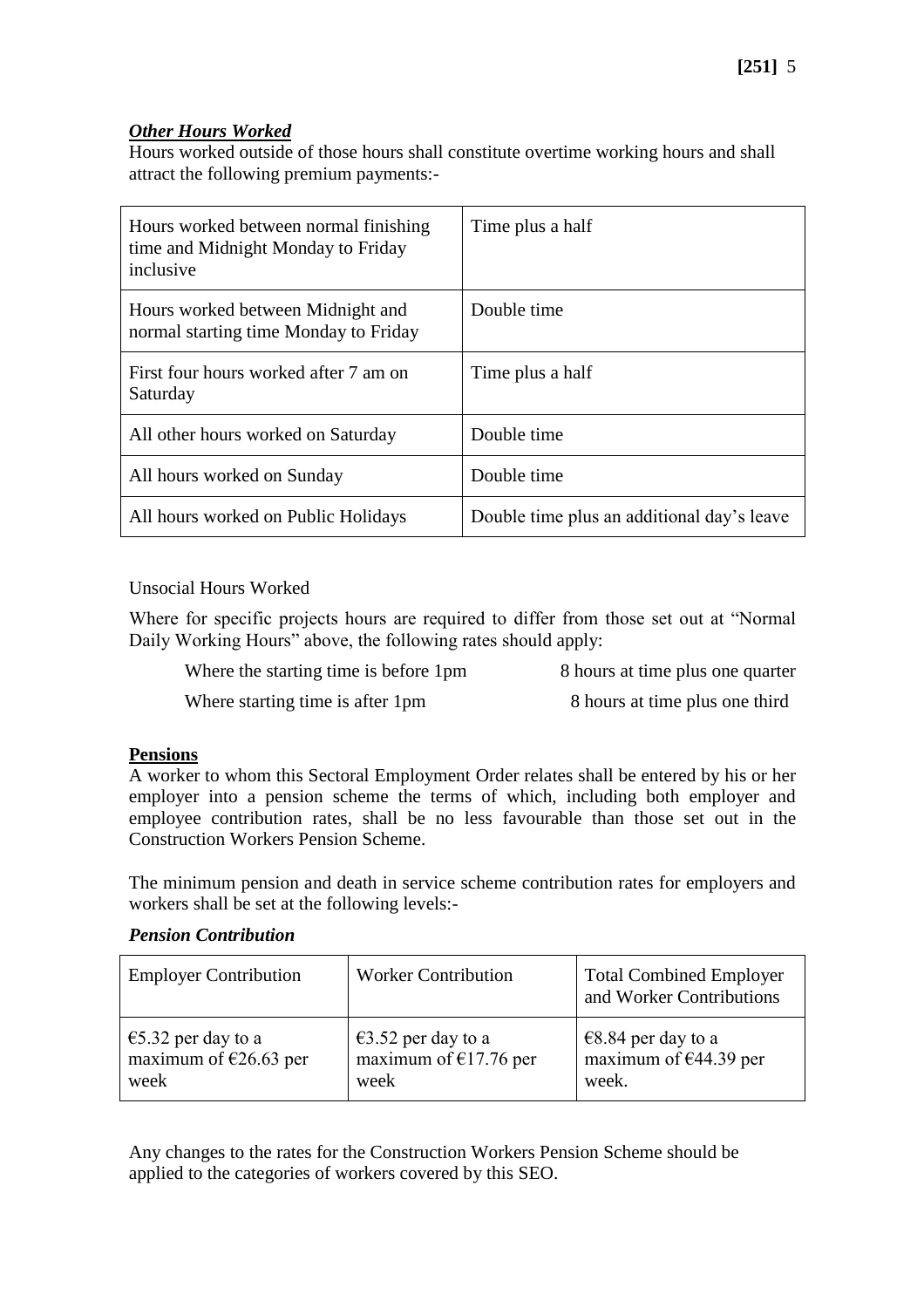*Death In Service Contribution*

| <b>Employer Contribution</b> | <b>Worker Contribution</b> | <b>Total Combined</b><br>Contribution |
|------------------------------|----------------------------|---------------------------------------|
| €1.11 per day to a           | €1.11 per day to a         | €2.22 per day to a                    |
| maximum of $€1.11$ per       | maximum of $E1.11$ per     | maximum of $E2.22$ per                |
| week                         | week                       | week                                  |

Any changes to the rates for the Construction Workers Pension Scheme should be applied to the categories of workers covered by this SEO.

For ease of reference the main features of the Construction Workers Pension Scheme are attached at *Appendix 1*.

# **Sick Pay Scheme**

A worker to whom this Sectoral Employment Order relates shall be entered by his or her employer in a sick pay scheme the terms of which, including both employer and employee contribution rates into the scheme shall be no less favourable than those set out in the Construction Workers Sick Pay Scheme.

The minimum Sick Pay Contribution Rates for employers and workers be set at the following levels

| <b>Employer Contribution</b> | <b>Worker Contribution</b>     | <b>Total Combined</b><br>Contribution |
|------------------------------|--------------------------------|---------------------------------------|
| €1.27 per day to a           | €0.63 per day to a             | €1.90 per day to a                    |
| maximum of $€1.27$ per       | maximum of $\epsilon$ 0.63 per | maximum of $€1.90$ per                |
| week                         | week                           | week                                  |

Any changes to the rates for the Construction Workers Sick Pay Scheme should be applied to the categories of workers covered by this SEO.

For ease of reference the terms and benefits of the Construction Workers Sick Pay Scheme are attached at *Appendix 2*.

# **Dispute Resolution Procedure**

The following dispute resolution procedure shall apply to those covered by this Sectoral Employment Order.

If a dispute occurs between workers to whom the SEO relates and their employers no strike or lock-out, or other form of industrial action shall take place until the following procedures have been complied with. All sides are obliged to fully comply with the terms of the disputes procedure.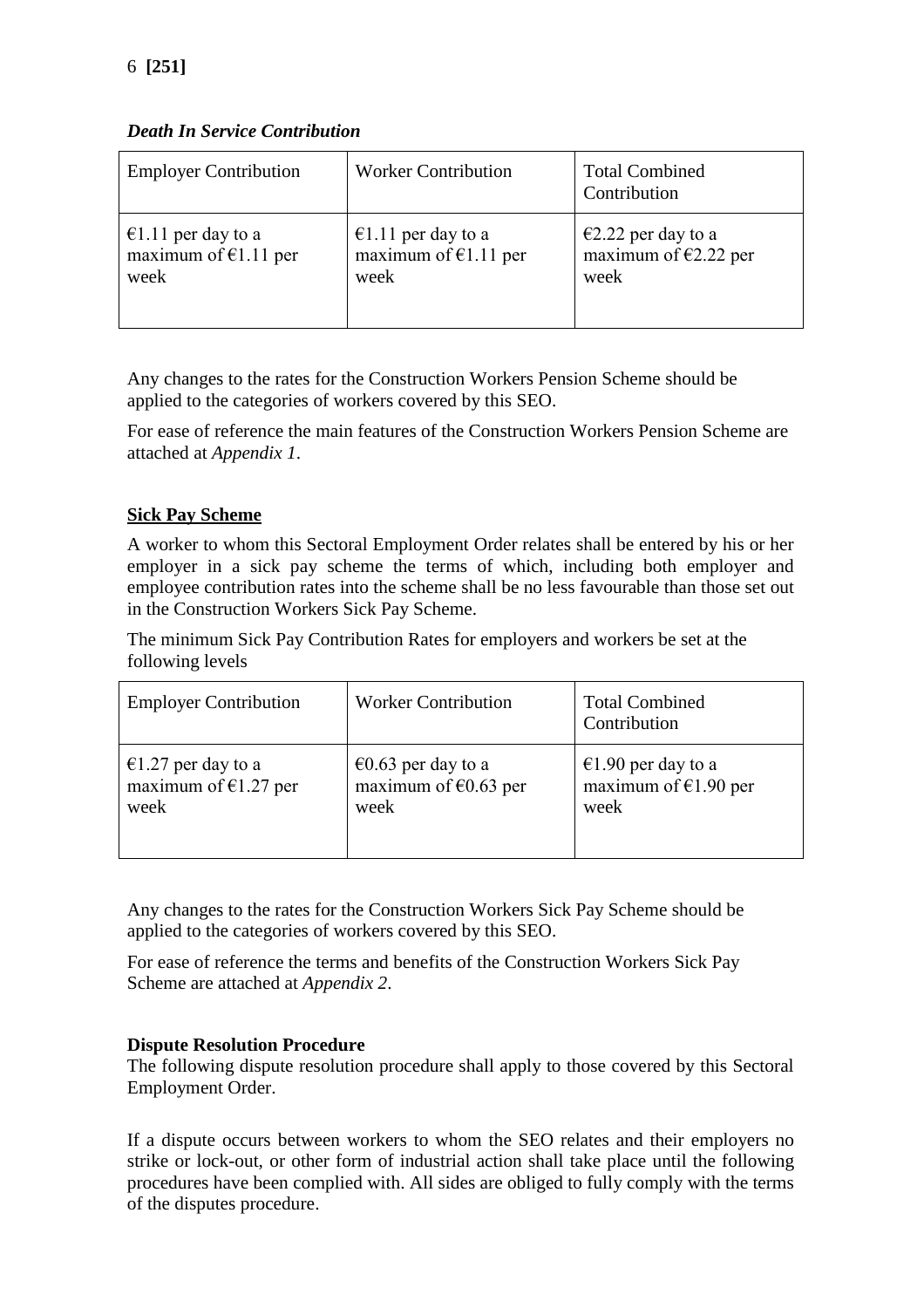## **Individual Dispute**

- (a) The grievance or dispute shall in the first instance be raised with the employer at local level with a requirement to respond within 5 working days. Notice in writing of the dispute shall be given by the individual concerned or his trade union to the relevant organisation representing employers or to the employer directly.
- (b) If the dispute is not resolved it shall be referred to the Adjudication Service of the WRC
- (c) Either party can appeal the outcome of the Adjudication Hearing to the Labour Court.

## **Collective Dispute**

- (a) The grievance or dispute shall be raised in the first instance with the employers with a requirement to respond within 5 working days. Notice in writing of the dispute shall be given by the workers concerned or their trade union to the relevant organisation representing employers or to the employer directly.
- (b) If a dispute is not resolved the issue shall be referred to the Conciliation Service of the WRC
- (c) If the issue remains unresolved, it shall be referred to the Labour Court for investigation and recommendation.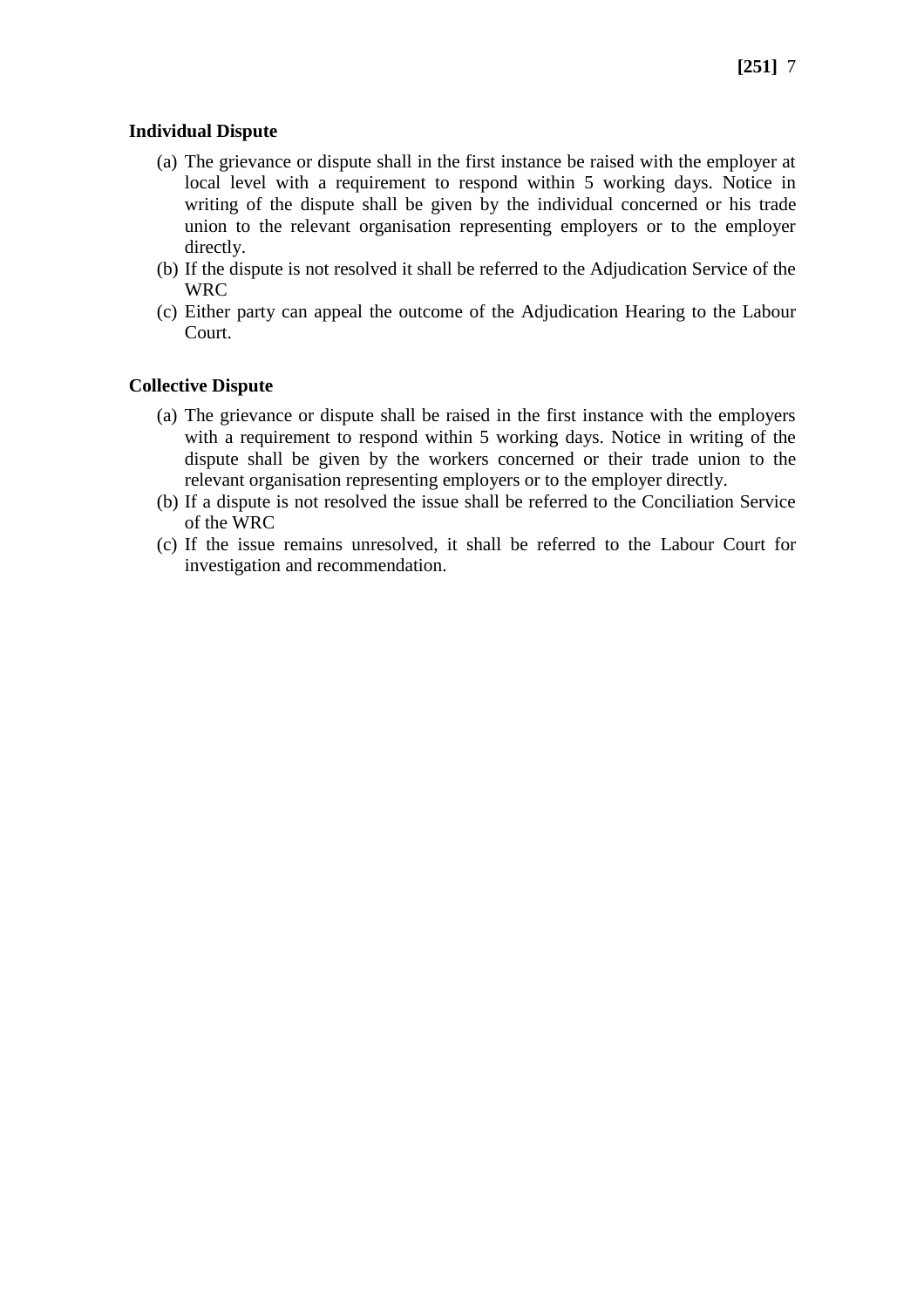# **Appendix 1**

Every employer to whom the SEO appliesshall participate in an SEO pension scheme that meets the pensions requirements of the SEO.

# **Pension Scheme Structure**

The pension scheme to which the SEO applies ("**SEO pension scheme**") should include the following features and benefits:

- 1. An SEO pension scheme should be an Occupational Pension Scheme which is registered with and regulated by the Pensions Authority.
- 2. Recognising the flexible nature of employment across employers within the construction sector and related industries (the Sector), an SEO pension scheme should be established as a multi-employer scheme open to all employers in the Sector.
- 3. Whilst a member remains employed within the Sector, members should be able to have a single individual pension account within the SEO pension scheme thereby enabling successive employers of the member to contribute to the member's account provided the employer has joined itself to the SEO pension scheme.
- 4. Where an employee member leaves service of an employer, the contributions which have been paid by the employee and the employer in respect of the member will be retained in full within the SEO pension scheme in the individual account of that member.
- 5. The rules of an SEO pension scheme should not permit a member to take a refund of their own contributions prior to reaching retirement age.
- 6. Bodies that are representative of both employers and unions involved in the Sector must appoint the members of the SEO pension scheme trustee. The constitution of the Trustee Board should also include representatives of both employers and employees in the Sector.
- 7. In addition to providing pension benefits, an SEO pension scheme must also provide an additional Death in Service benefit with members covered for this benefit upon joining the scheme.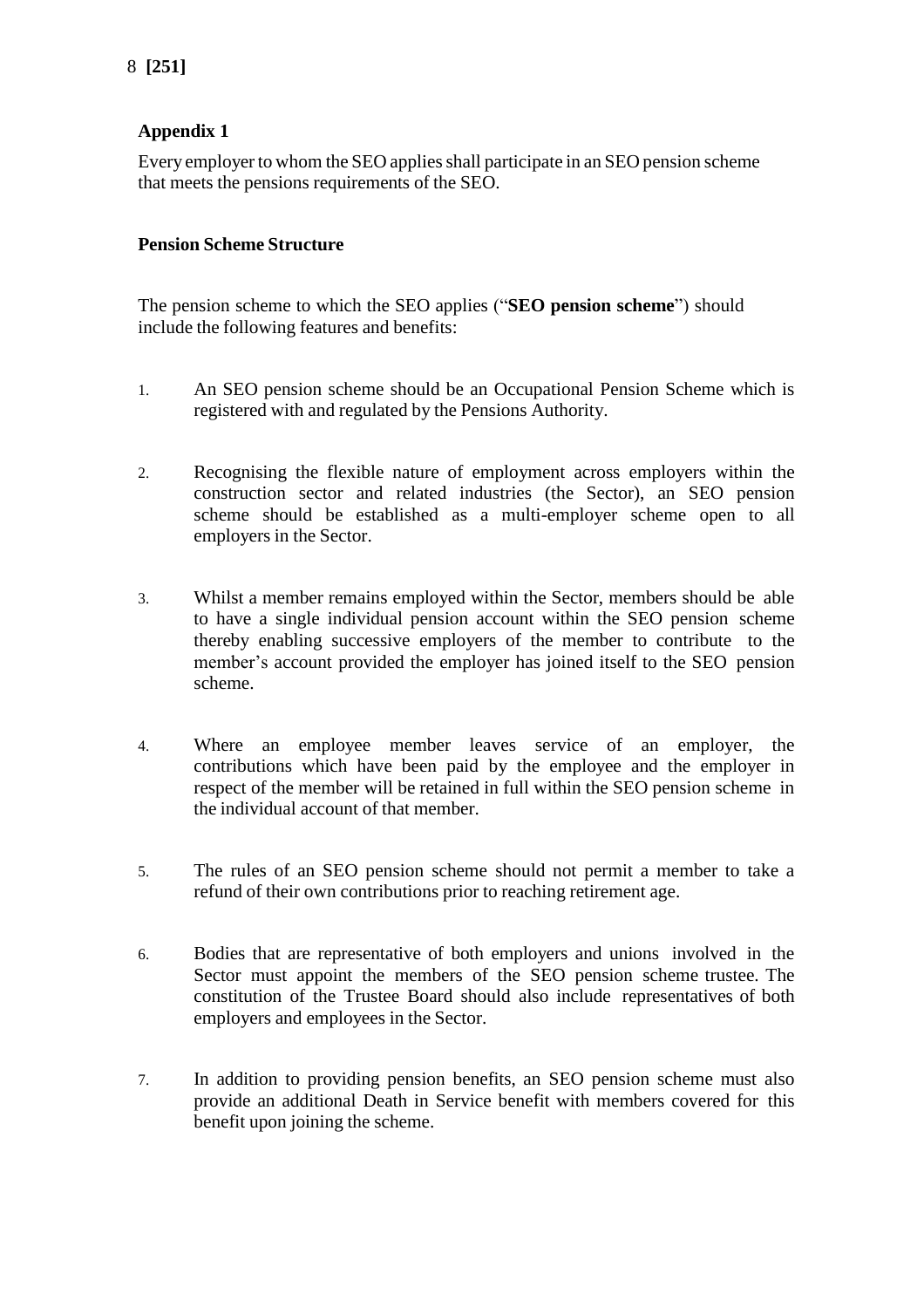- 8. An existing pension scheme at the time the SEO comes into force may qualify as an SEO pension scheme provided it complies with the terms of the SEO or is adapted to so comply.
- 9. An SEO pension scheme must disclose and publicise information about the pension scheme's charges and who bears them. There must be full transparency of charges and this information should be disclosed in the scheme's Trustee Annual Report as well as provided to each member when joining. The total annual charges borne by members should be disclosed and must include all administration costs, Trustee costs, distribution costs, fund management costs, actuarial, accounting, legal and auditing fees and all other charges incurred by the SEO pension scheme.

#### **10. Scheme Design**

The terms and conditions applying under an SEO pension scheme and benefits to be provided must be at least as great as that described below.

10.1. Eligibility

An SEO pension scheme must at least provide for an employee of a participating employer in the Sector to be eligible for membership of the scheme provided they have attained age 20 but not yet attained age 65.

#### 10.2. Relevant Pension Contributions

Employers and their employees working in the construction sector and related industries (the Sector) must contribute to an SEO pension scheme.

Contributions should be remitted by employers to an SEO pension scheme in accordance with all relevant pension and other legislative requirements.

#### 10.3. Pension Benefits

- a) Members' pension benefits within an SEO pension scheme should be based on the full value of their individual pension funds and there should be no deductions from the contributions paid or when the funds are drawn down.
- b) The Trustees of the Scheme will invest each member's pension contributions and these along with the investment returns declared, net of charges, will determine the value of the member's pension fund.

## 10.4. Retirement

Normal Retirement Age shall be age 65. However a member may be permitted to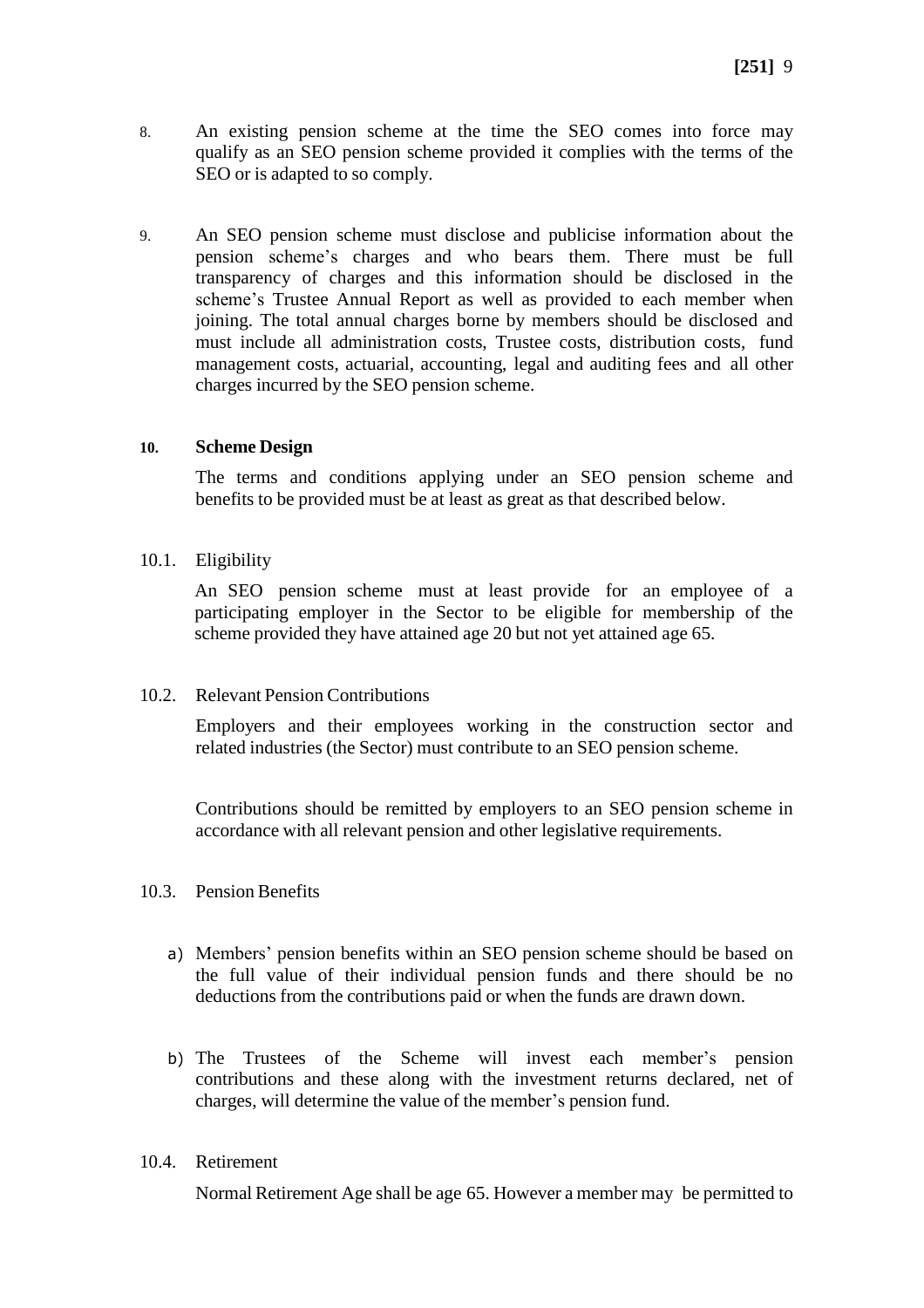retire from age 60 (at the discretion of the scheme trustee). When a member retires, he or she should be able to choose from a range of options based on their entire fund value in line with applicable pension and tax legislation. One of the options which must be available is the provision of a pension for life for the member.

- 10.5. Death in Service Benefits
	- a) Every employer to whom the SEO applies must participate in an SEO pension scheme that provides a death in service benefit for the deceased member's dependants. The death in service benefit should be in addition to the benefits provided for the dependants based on the full value of the member's pension fund.
	- b) Provided the employee has completed a once-off initial qualifying contribution period, inclusion for death in service benefits shall be automatic on becoming a member of the SEO pension scheme, without medical underwriting or by reference to any previous medical conditions of the member. In the event of the member moving to another participating employer within the Sector, the member should not be required to complete any further qualifying period in order to be covered for death in service benefits.
	- c) Death in Service Contributions will form part of the overall contribution rate of an SEO pension scheme with a portion payable by both the member and employer in addition to the pension contributions.
	- d) Contributions should be remitted by employers to an SEO pension scheme in accordance with all relevant pension and other legislative requirements.
	- e) If a member had met the requirements for the full lump sum death in service benefit, but then leaves service and dies within four weeks of doing so without being re-employed in the Sector, the SEO pension scheme should provide a modified lump sum benefit in addition to the value of their pension account.
	- f) Death in Service benefits should be payable regardless of cause or timing of death, so long as the member meets the qualification conditions for inclusion for Death in Service benefits as set out above.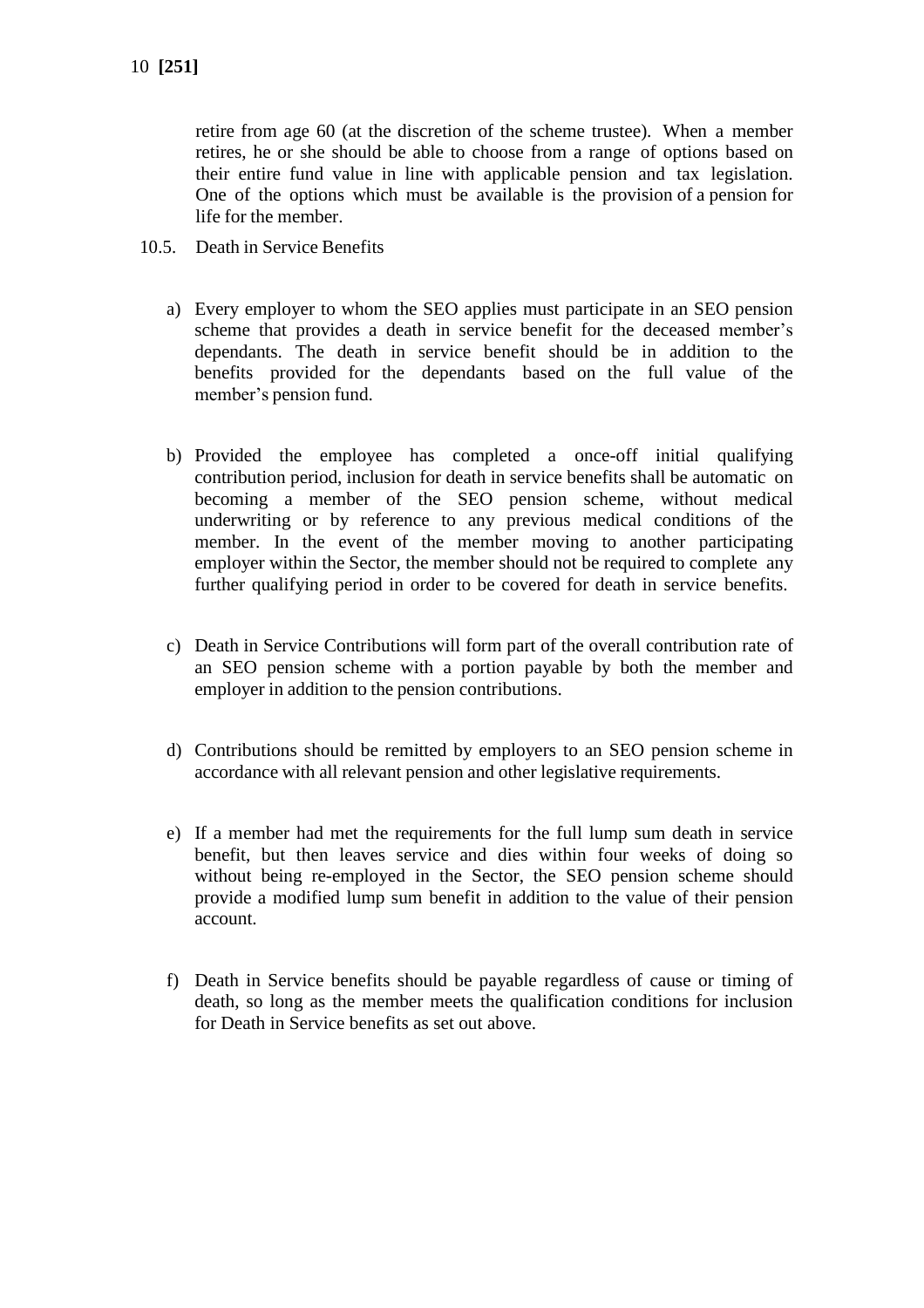# **Appendix 2. SICK PAY SCHEME**

Every employer to whom the SEO applies must have in place a provision for Sick Pay benefits for each employee covered in the SEO.

## **Sick Pay Scheme Structure**

The sick pay scheme to which the SEO applies ("**SEO Sick Pay Scheme**") should include the following features and benefits.

## **Sick Pay Scheme Structure**

- 1. An SEO Sick Pay Scheme should be a funded arrangement with contributions held in Trust and independently administered and managed. An SEO Sick Pay Scheme should facilitate participation by multiple employers to reflect the flexible nature of employment within the Sector.
- 2. The main purpose of an SEO Sick Pay Scheme is the provision of benefits for every worker for periods of illness or injury while in the employment of employers to whom this SEO applies.
- 3. The Sick Pay Benefit should be paid to each employee without the need for underwriting or reference to previous medical conditions. Entitlement to Sick Pay Benefits should be unaffected and uninterrupted as employees transfer from one employer to another within the Sector.
- 4. The Sick Pay Benefits provided by an SEO Sick Pay Scheme should be in addition to any sickness, illness or invalidity benefits payable by the State through the social insurance system.

## **Sick Pay Conditions & Benefits**

5. Eligibility

Inclusion for Sick Pay Benefits will be automatic on becoming a member of an SEO Sick Pay Scheme. No charges should be incurred by either employers or members for Sick Pay benefit provision, other than the relevant contributions required to provide the benefits.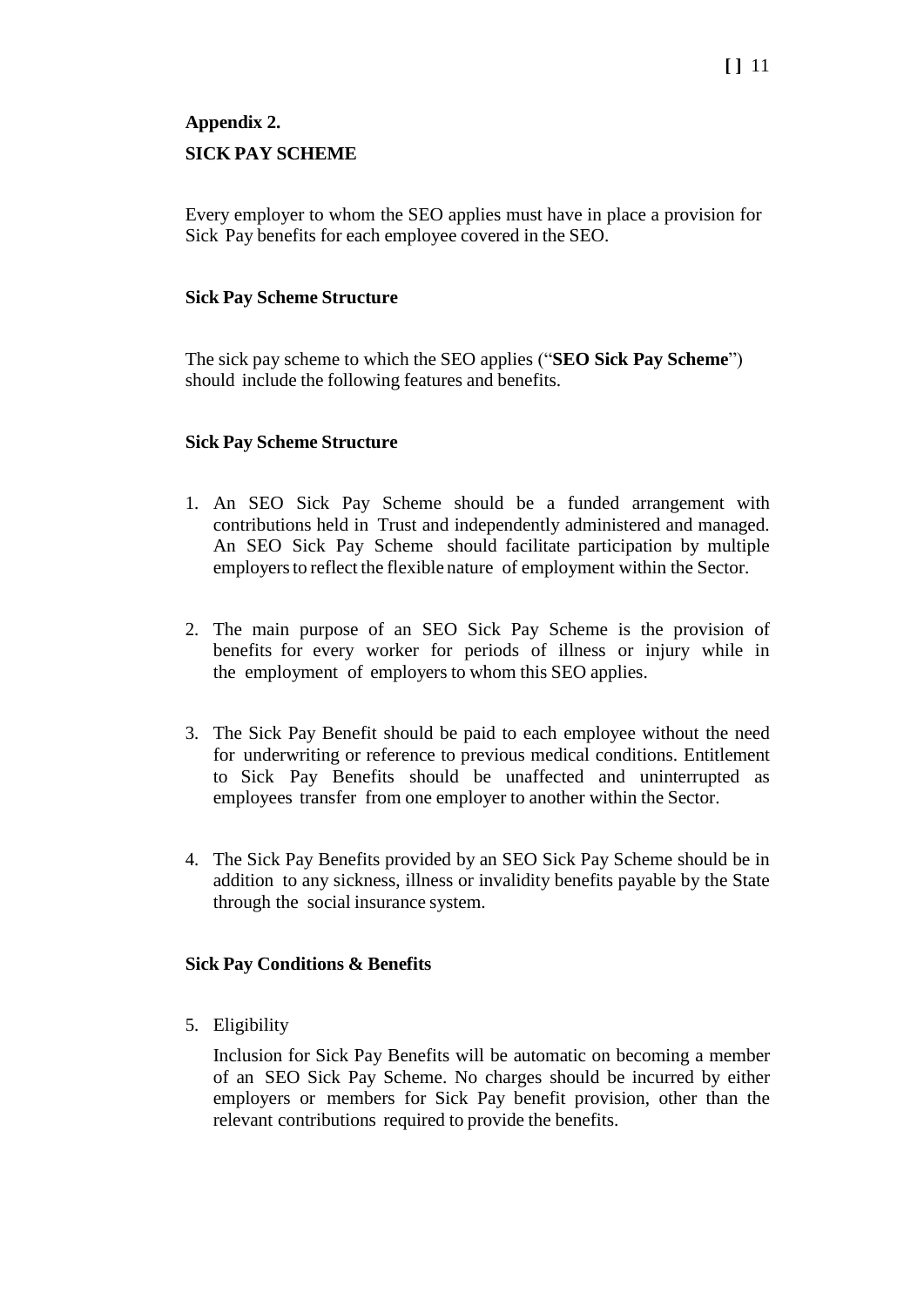- a) An SEO Sick Pay Scheme should be a contributory sick pay scheme with contributions payable by both employers and employees.
- b) A member shall not lose accrued Sick Pay Benefit rights or entitlements as a result of changing employment within the Sector as accrued service will transfer to the next employer to whom the SEO applies.
- c) Employers who fail or neglect to make the authorised deduction shall be liable for the total contribution required to ensure that the worker's Sick Pay Benefits are maintained in full for the period of service with them.
- 7. Relevant Benefits
	- a) An SEO Sick Pay Scheme shall provide for the payment of a standard Sick Pay Benefit for a specified duration and the benefit and duration should be disclosed to participating employers and members.
	- b) An SEO Sick Pay Scheme may include a waiting period during which a member would not be entitled to any benefit from the scheme whilst initially absent due to illness or injury. This waiting period should not exceed the first five working days of disability.
	- c) An SEO Sick Pay Scheme should facilitate continuity of Sick Pay Benefit from the Scheme from the first working day of disability where a claimant has returned to work for a period of two working days or less. This is provided that the sick pay entitlement from the scheme has not been exhausted by reference to the duration limitations referenced earlier.
	- d) An SEO Sick Pay Scheme should facilitate provision of a Supplementary Sick Pay Benefit if the claimant has no entitlement to Social Welfare benefit due to inadequate number of Social Welfare contributions.
	- e) An SEO Sick Pay Scheme may set appropriate limitations on the maximum duration for which a Sick Pay Benefit may be payable. These must be clearly documented and disclosed to participating employers and members. The maximum duration under an SEO Sick Pay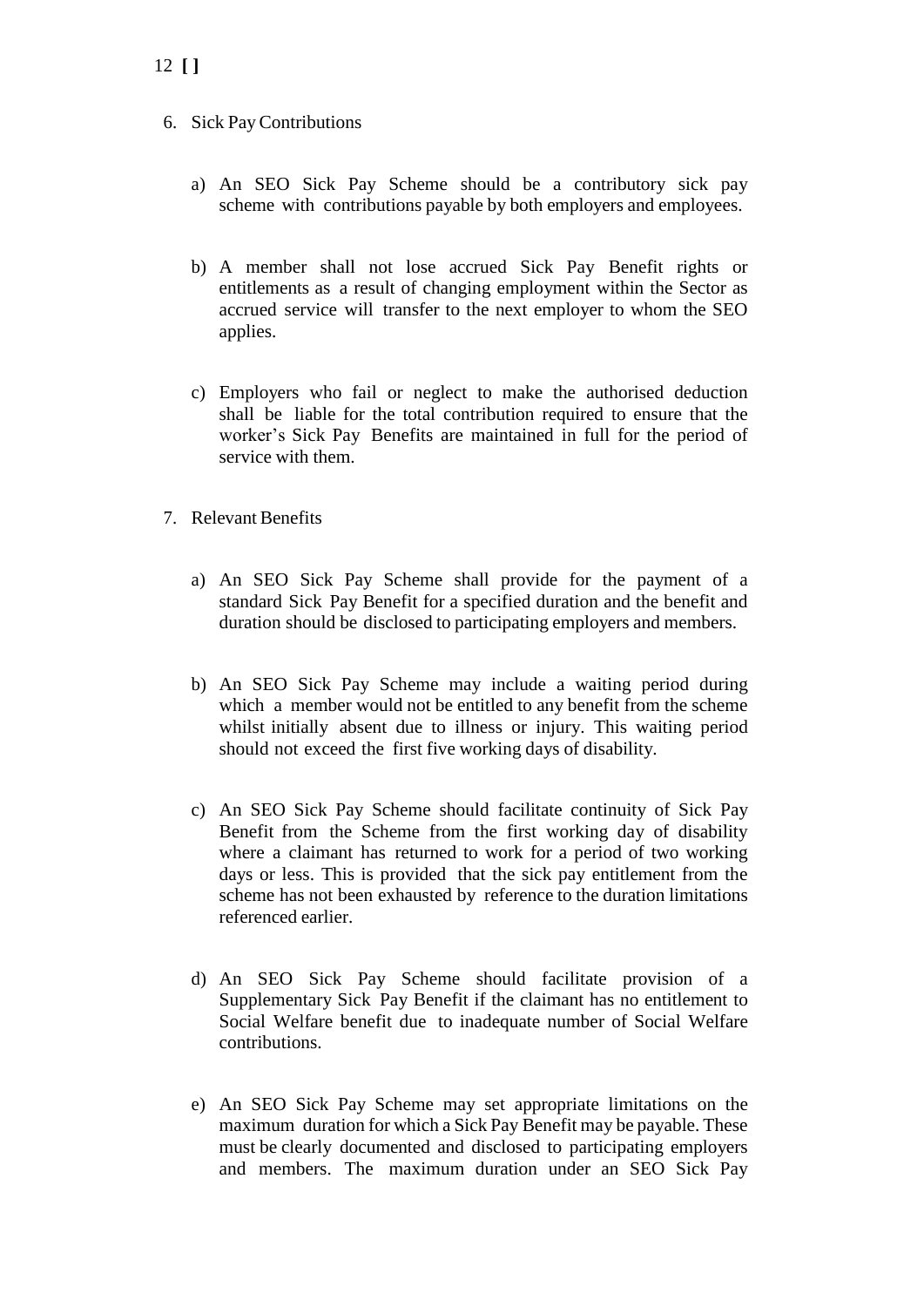Scheme should not be any lower than a period of 10 weeks in any calendar year, whether for a single claim or in aggregate in a scheme year.

GIVEN under my hand,

4 June 2019.

## PAT BREEN,

.

Minister of State at the Department of Business, Enterprise and Innovation.